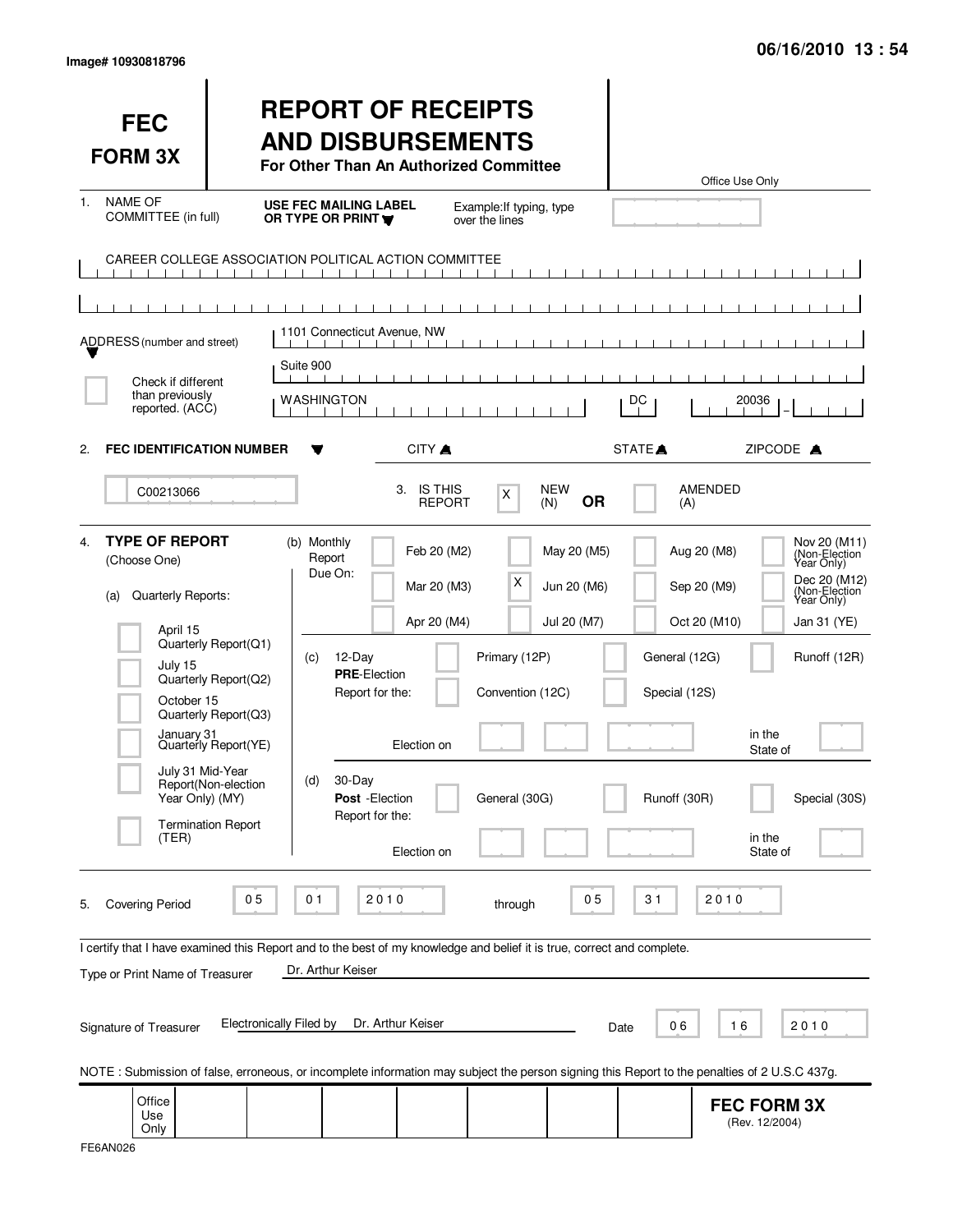**Image# 10930818797**

FEC **Form 3X** (Rev. 02/2003)

**SUMMARY PAGE OF RECEIPTS AND DISBURSEMENTS**

**2 / 14**

Write or Type Committee Name M M D D Y Y YY Y M M D D Y Y Y Y Report Covering the Period: From: 05 01 2010 To: **COLUMN A** COLUMN B<br>
This Period Calendar Year-to-Da **Calendar Year-to-Date** 6. (a) Cash on Hand January 1  $2010^{\gamma}$ (b) Cash on Hand at Begining of Reporting Period .............. (c) Total Receipts (from Line 19) .............. (d) Subtotal (add lines 6(b) and 6(c) for Column A and Lines 6(a) and 6(c) for Column B) ................ 7. Total Disbursements (from Line 31) ............ 8. Cash on Hand at Close of Reporting Period (subtract Line 7 from Line 6(d)) .................. 9. Debts and Obligations owed **TO** the committee (Itemize all on Schedule C and/or Schedule D) ................. 10. Debts and Obligations owed **BY** the committee (Itemize all on Schedule C and/or Schedule D) ................. 0 5 0 1 2 0 1 0 0 5 3 1 2 0 1 0 CAREER COLLEGE ASSOCIATION POLITICAL ACTION COMMITTEE 81482.63 22000.00 103482.63 13003.73 90478.90 0.00 0.00  $2010^{\circ}$  61613.69 118600.00 180213.69 89734.79 90478.90

 $\boldsymbol{\mathsf{X}}$  This Committee has qualified as a multicandidate committee. (see FEC FORM 1M)

#### **For further information contact:**

Federal Election Commission 999 E street, NW Washington, DC 20463

Toll Free 800-424-9530 Local 202-694-1100

FE6AN026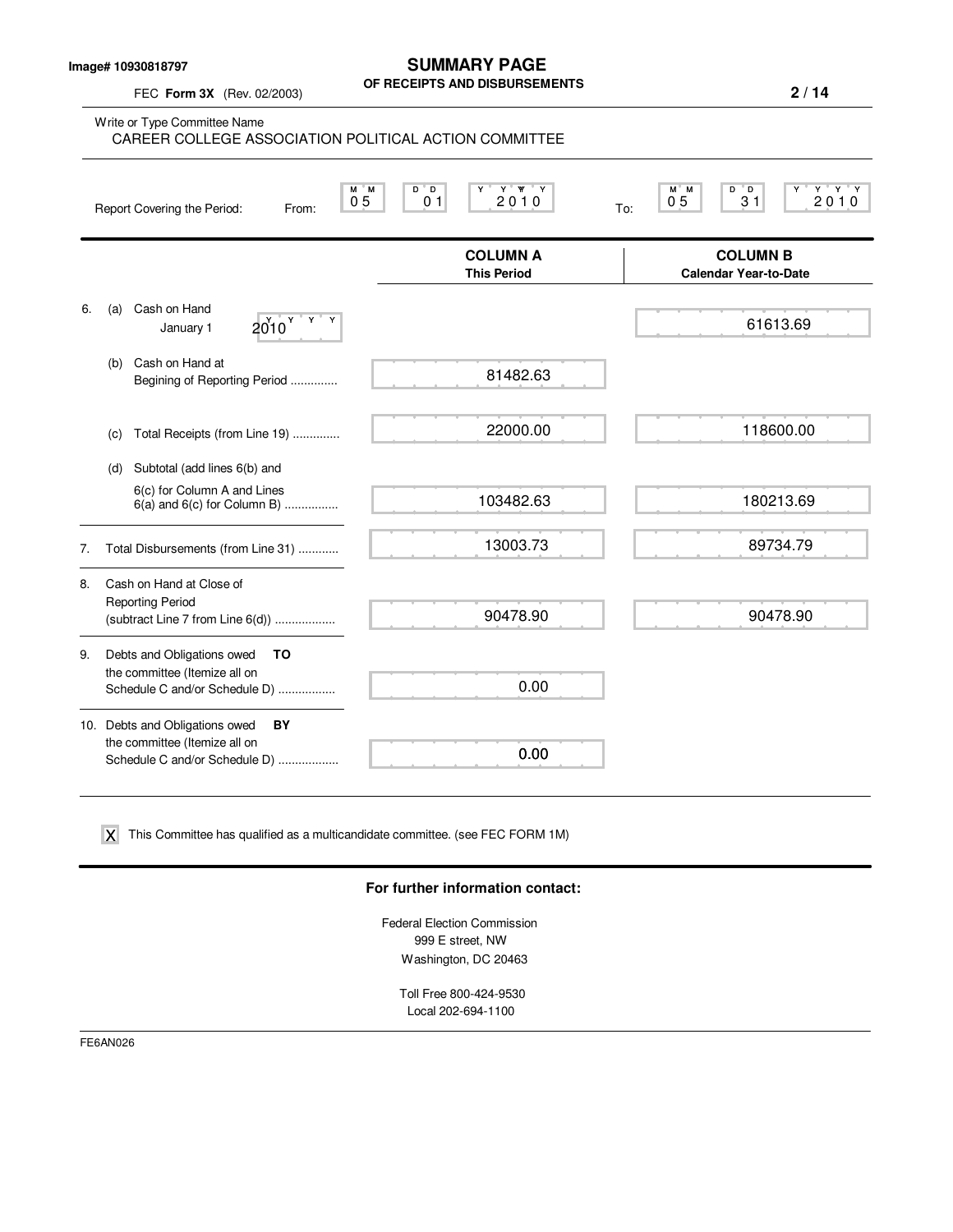#### **Image# 10930818798**

# **DETAILED SUMMARY PAGE OF RECEIPTS**

FEC **Form 3X** (Rev. 06/2004)

| Write or Type Committee Name<br>CAREER COLLEGE ASSOCIATION POLITICAL ACTION COMMITTEE                                  |                                                                                                                                                                            |                                                                              |
|------------------------------------------------------------------------------------------------------------------------|----------------------------------------------------------------------------------------------------------------------------------------------------------------------------|------------------------------------------------------------------------------|
| M M<br>0 <sub>5</sub><br>Report Covering the Period:<br>From:                                                          | $\begin{array}{c} \n\begin{array}{c}\n\mathbf{Y} \\ \mathbf{Y} \\ \mathbf{Y}\n\end{array} \\ \mathbf{Y} \\ \mathbf{Y} \\ \mathbf{Y}\n\end{array}$<br>D D<br>0 <sub>1</sub> | M M<br>$D^{\top}D$<br>Y Y<br>3 <sup>1</sup><br>2010<br>0 <sub>5</sub><br>To: |
| I. Receipts                                                                                                            | <b>COLUMN A</b><br><b>Total This Period</b>                                                                                                                                | <b>COLUMN B</b><br><b>Calendar Year-to-Date</b>                              |
| 11. Contributions (other than loans) From:<br>Individuals/Persons Other<br>(a)<br><b>Than Political Committees</b>     | 19000.00                                                                                                                                                                   | 113600.00                                                                    |
| (i) Itemized (use Schedule A)                                                                                          | 0.00                                                                                                                                                                       | 0.00                                                                         |
| (ii)<br>(iii) TOTAL (add<br>Lines $11(a)(i)$ and (ii)                                                                  | 19000.00                                                                                                                                                                   | 113600.00                                                                    |
| Political Party Committees<br>(b)                                                                                      | 0.00                                                                                                                                                                       | 0.00                                                                         |
| <b>Other Political Committees</b><br>(c)                                                                               | 3000.00                                                                                                                                                                    | 5000.00                                                                      |
| <b>Total Contributions (add Lines</b><br>(d)<br>$11(a)(iii),(b)$ and $(c)$ ) (Carry<br>Totals to Line 33, page 5)<br>₱ | 22000.00                                                                                                                                                                   | 118600.00                                                                    |
| 12. Transfers From Affiliated/Other                                                                                    | 0.00                                                                                                                                                                       | 0.00                                                                         |
|                                                                                                                        | 0.00                                                                                                                                                                       | 0.00                                                                         |
| 14. Loan Repayments Received<br>15. Offsets To Operating Expenditures                                                  | 0.00                                                                                                                                                                       | 0.00                                                                         |
| (Refunds, Rebates, etc.)<br>(Carry Totals to Line 37, page 5)<br>16. Refunds of Contributions Made                     | 0.00                                                                                                                                                                       | 0.00                                                                         |
| to Federal candidates and Other                                                                                        | 0.00                                                                                                                                                                       | 0.00                                                                         |
| 17. Other Federal Receipts<br>(Dividends, Interest, etc.)                                                              | 0.00                                                                                                                                                                       | 0.00                                                                         |
| Transfers from Non-Federal and Levin Funds<br>18.                                                                      |                                                                                                                                                                            |                                                                              |
| (a) Non-Federal Account<br>(from Schedule H3)                                                                          | 0.00                                                                                                                                                                       | 0.00                                                                         |
| (b) Levin Funds (from Schedule H5)                                                                                     | 0.00                                                                                                                                                                       | 0.00                                                                         |
| (c) Total Transfer (add 18(a) and 18(b)).                                                                              | 0.00                                                                                                                                                                       | 0.00                                                                         |
| 19. Total Receipts (add Lines 11(d),<br>12, 13, 14, 15, 16, 17, and 18(c))                                             | 22000.00                                                                                                                                                                   | 118600.00                                                                    |
| 20. Total Federal Receipts<br>(subtract Line 18(c) from Line 19)                                                       | 22000.00                                                                                                                                                                   | 118600.00                                                                    |

**3 / 14**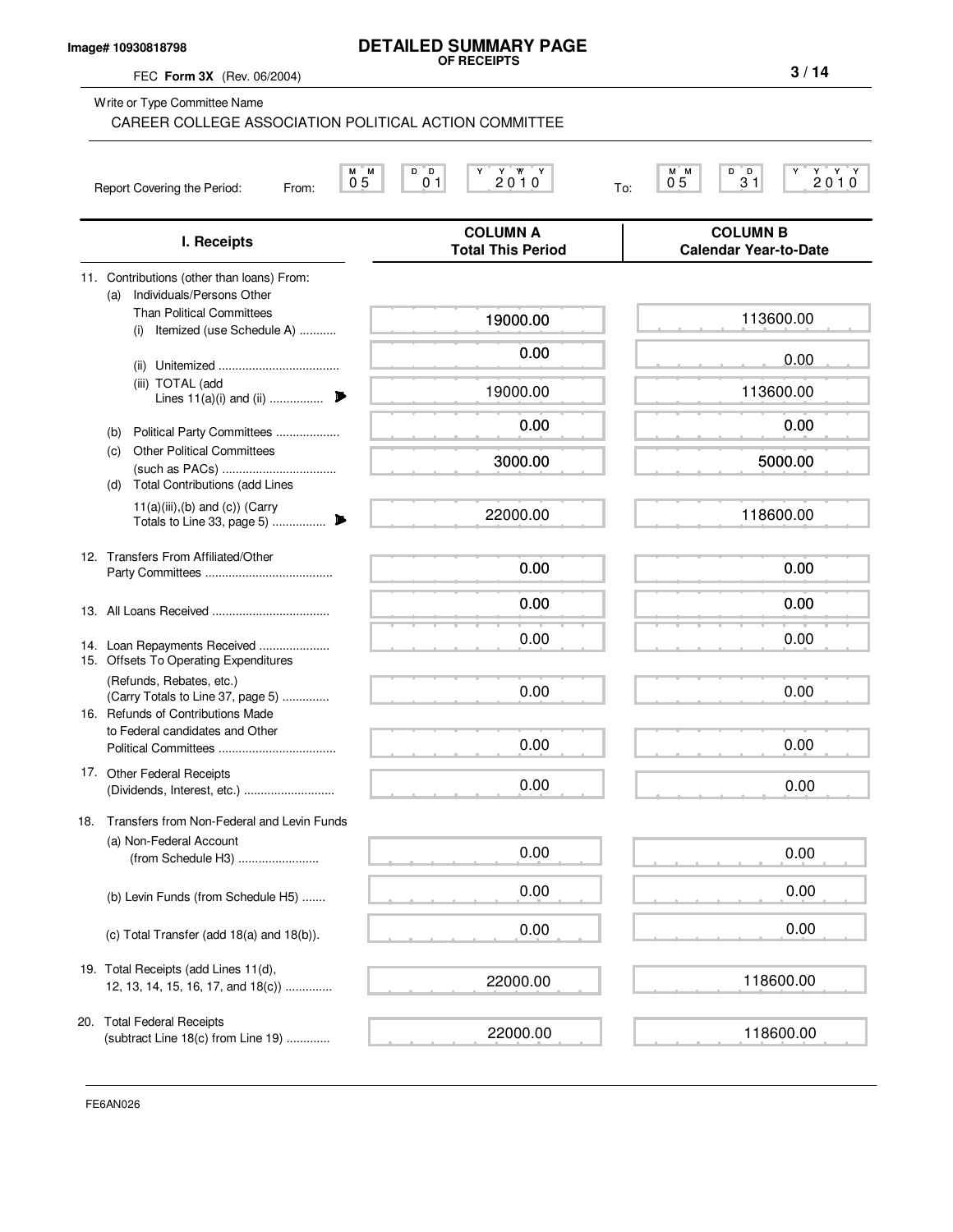#### **Image# 10930818799**

### **DETAILED SUMMARY PAGE**

|     | FEC Form 3X (Rev. 02/2003)                                                                                              | of Disbursements                            | 4/14                                            |
|-----|-------------------------------------------------------------------------------------------------------------------------|---------------------------------------------|-------------------------------------------------|
|     | <b>II. DISBURSEMENTS</b>                                                                                                | <b>COLUMN A</b><br><b>Total This Period</b> | <b>COLUMN B</b><br><b>Calendar Year-to-Date</b> |
|     | 21. Operating Expenditures:<br>Shared Federal/Non-Federal<br>(a)<br>Activity (from Schedule H4)<br>Federal Share<br>(i) | 0.00                                        | 0.00                                            |
|     | Non-Federal Share<br>(ii)                                                                                               | 0.00                                        | 0.00                                            |
|     | Other Federal Operating<br>(b)                                                                                          | 3.73                                        | 34.79                                           |
|     | <b>Total Operating Expenditures</b><br>(c)<br>$(\text{add } 21(a)(i), (a)(ii) \text{ and } (b)) \dots \dots \dots$<br>₽ | 3.73                                        | 34.79                                           |
|     | 22. Transfers to Affiliated/Other Party                                                                                 | 0.00                                        | 0.00                                            |
|     | 23. Contributions to<br>Federal Candidates/Committees<br>and Other Political Committees                                 | 13000.00                                    | 89700.00                                        |
|     | 24. Independent Expenditure                                                                                             | 0.00                                        | 0.00                                            |
|     | 25. Coordinated Expenditures Made by Party<br>Committees (2 U.S.C. 441a(d))                                             | 0.00                                        | 0.00                                            |
| 26. | Loan Repayments Made                                                                                                    | 0.00                                        | 0.00                                            |
| 27. | Refunds of Contributions To:                                                                                            | 0.00                                        | 0.00                                            |
| 28. | Individuals/Persons Other<br>(a)<br>Than Political Committees                                                           | 0.00                                        | 0.00                                            |
|     | <b>Political Party Committees</b><br>(b)                                                                                | 0.00                                        | 0.00                                            |
|     | <b>Other Political Committees</b><br>(c)                                                                                | 0.00                                        | 0.00                                            |
|     | <b>Total Contribution Refunds</b><br>(d)<br>(add Lines 28(a), (b), and (c))                                             | 0.00                                        | 0.00                                            |
|     |                                                                                                                         | 0.00                                        | 0.00                                            |
|     | 30. Federal Election Activity (2 U.S.C 431(20))<br>(a) Shared Federal Election Activity                                 |                                             |                                                 |
|     | (from Schedule H6)<br>(i) Federal Share.                                                                                | 0.00                                        | 0.00                                            |
|     | (ii) "Levin" Share                                                                                                      | 0.00                                        | 0.00                                            |
|     | (b) Federal Election Activity Paid Entirely<br>With Federal Funds                                                       | 0.00                                        | 0.00                                            |
|     | (c) Total Federal Election Activity (add<br>Lines $30(a)(i)$ , $30(a)(ii)$ and $30(b)$ )                                | 0.00                                        | 0.00                                            |
|     | 31. Total Disbursements (add Lines 21(c), 22,<br>23, 24, 25, 26, 27, 28(d), 29 and 30(c))                               | 13003.73                                    | 89734.79                                        |
| 32. | <b>Total Federal Disbursements</b><br>(subtract Line 21(a)(ii) and Line 30(a)(ii)                                       |                                             |                                                 |
|     | from Line 31)                                                                                                           | 13003.73                                    | 89734.79                                        |

FE6AN026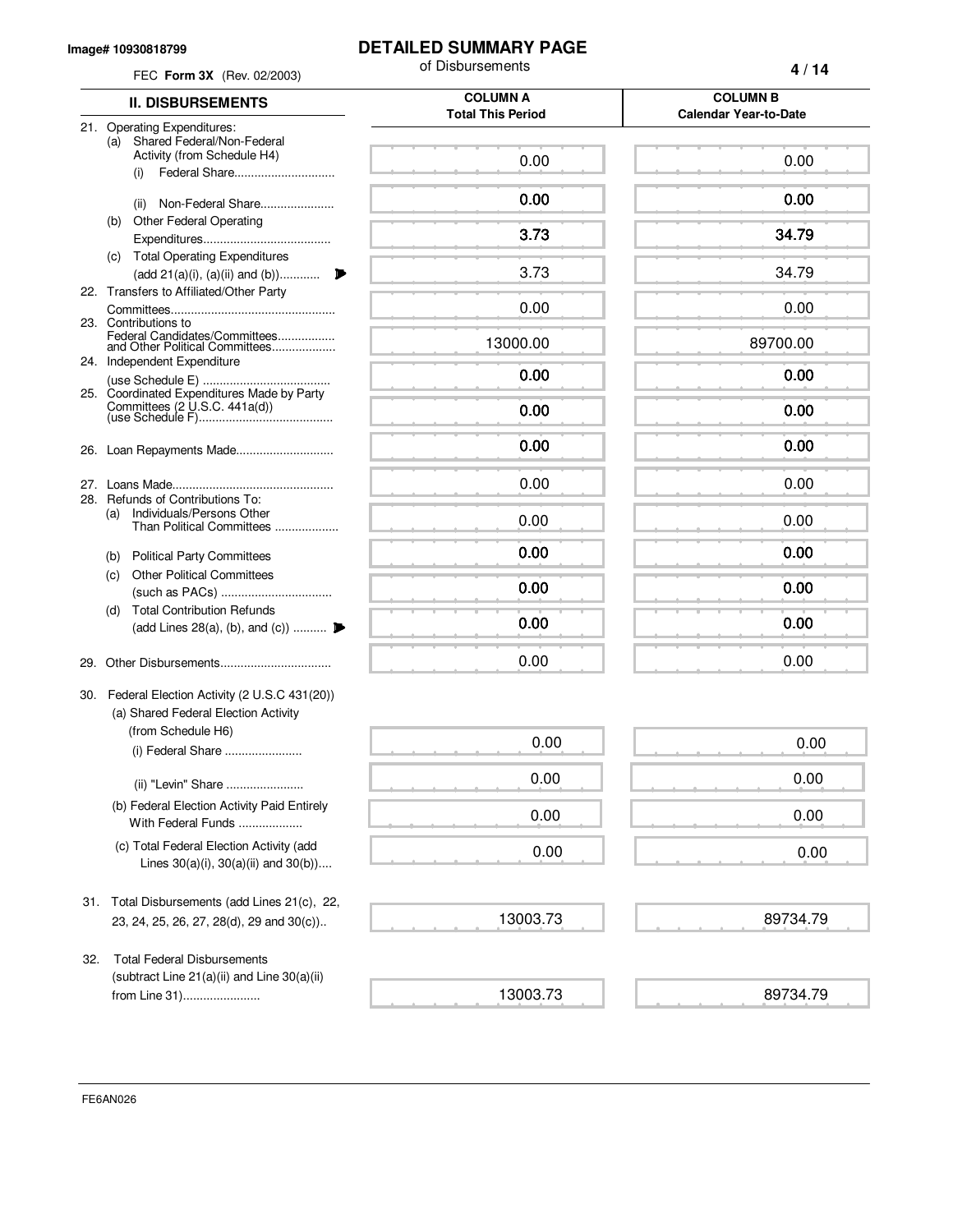### **DETAILED SUMMARY PAGE**

of Disbursements

FEC **Form 3X** (Rev. 02/2003) **III. Net Contributions/Operating Expenditures COLUMN A COLUMN B Total This Period Calendar Year-to-Date** from Line 11(d), page 3) ............................ 33. Total Contributions (other than loans) 34. Total Contribution Refunds (from Line 28(d)) ........................................ 35. Net Contributions (other than loans) (subtract Line 34 from Line 33) .................. 36. Total Federal Operating Expenditures (add Line 21(a)(i) and Line 21(b)).......... 37. Offsets to Operating Expenditures (from Line 15, page 3) ............................... 38. Net Operating Expenditures (subtract Line 37 from Line 36) ............. **5 / 14** 22000.00 0.00 22000.00 3.73 0.00 3.73 118600.00 0.00 118600.00 34.79 0.00 34.79

FE6AN026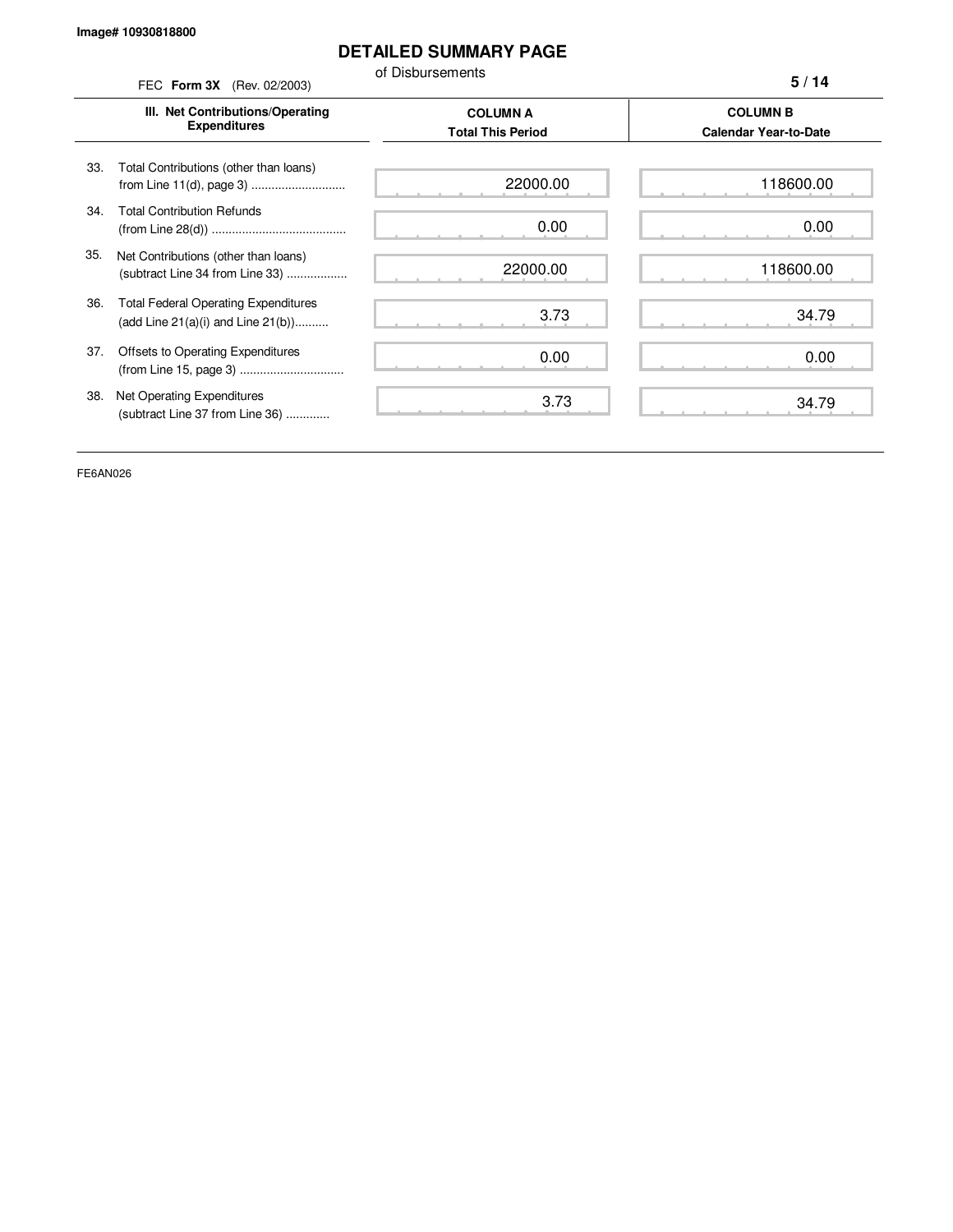|    | <b>SCHEDULE A (FEC Form 3X)</b>                               | Use separate schedule(s)                                                                                                                   | PAGE 6/14<br>FOR LINE NUMBER:                                                         |
|----|---------------------------------------------------------------|--------------------------------------------------------------------------------------------------------------------------------------------|---------------------------------------------------------------------------------------|
|    | <b>ITEMIZED RECEIPTS</b>                                      | for each category of the                                                                                                                   | (check only one)                                                                      |
|    |                                                               | Detailed Summary Page                                                                                                                      | X<br>11a<br>11 <sub>b</sub><br>11c<br>12                                              |
|    |                                                               |                                                                                                                                            | 15<br>16<br>13<br>14<br>17                                                            |
|    |                                                               | Any information copied from such Reports and Statements may not be sold or used by any person for the purpose of soliciting contributions  |                                                                                       |
|    |                                                               | or for commercial purposes, other than using the name and address of any political committee to solicit contributions from such committee. |                                                                                       |
|    | NAME OF COMMITTEE (In Full)                                   |                                                                                                                                            |                                                                                       |
|    | CAREER COLLEGE ASSOCIATION POLITICAL ACTION COMMITTEE         |                                                                                                                                            |                                                                                       |
|    |                                                               |                                                                                                                                            |                                                                                       |
| А. | Full Name (Last, First, Middle Initial)<br>Barry Busada       |                                                                                                                                            | Date of Receipt                                                                       |
|    | Mailing Address PO Box 3941                                   |                                                                                                                                            | $Y+Y$<br>$M$ $M$ /<br>D<br>$\overline{D}$                                             |
|    |                                                               |                                                                                                                                            | 28<br>2010<br>05                                                                      |
|    | City                                                          | Zip Code<br>State                                                                                                                          | Transaction ID: SA11Al.7304                                                           |
|    | Shreveport                                                    | LA<br>71133                                                                                                                                | Amount of Each Receipt this Period                                                    |
|    | FEC ID number of contributing                                 |                                                                                                                                            |                                                                                       |
|    | federal political committee.                                  | C                                                                                                                                          | 1000.00                                                                               |
|    |                                                               |                                                                                                                                            | 2010 Contribution                                                                     |
|    | Name of Employer<br>Ayers Career College                      | Occupation                                                                                                                                 |                                                                                       |
|    |                                                               | <b>Vice President</b>                                                                                                                      |                                                                                       |
|    | Receipt For:                                                  | Aggregate Year-to-Date ▼                                                                                                                   |                                                                                       |
|    | General<br>Primary                                            | 1000.00                                                                                                                                    |                                                                                       |
|    | Other (specify) $\blacktriangledown$                          |                                                                                                                                            |                                                                                       |
|    |                                                               |                                                                                                                                            |                                                                                       |
|    | Full Name (Last, First, Middle Initial)                       |                                                                                                                                            |                                                                                       |
| В. | Mr. Bruce Busada                                              |                                                                                                                                            | Date of Receipt                                                                       |
|    | Mailing Address<br>P.O. Box 3941                              |                                                                                                                                            | D<br>$\overline{D}$<br>Y 'Y 'Y<br>$M$ M<br>25<br>2010<br>05                           |
|    | City                                                          | Zip Code<br><b>State</b>                                                                                                                   | Transaction ID: SA11Al.7300                                                           |
|    | Shreveport                                                    | LA<br>71133                                                                                                                                | Amount of Each Receipt this Period                                                    |
|    |                                                               |                                                                                                                                            |                                                                                       |
|    | FEC ID number of contributing<br>federal political committee. | C                                                                                                                                          | 1000.00                                                                               |
|    |                                                               |                                                                                                                                            |                                                                                       |
|    | Name of Employer<br>Ayers Career College                      | Occupation                                                                                                                                 | 2010 Contribution                                                                     |
|    |                                                               | President                                                                                                                                  |                                                                                       |
|    | Receipt For:                                                  | Aggregate Year-to-Date ▼                                                                                                                   |                                                                                       |
|    | Primary<br>General                                            |                                                                                                                                            |                                                                                       |
|    | Other (specify) $\blacktriangledown$                          | 1000.00                                                                                                                                    |                                                                                       |
|    |                                                               |                                                                                                                                            |                                                                                       |
|    | Full Name (Last, First, Middle Initial)                       |                                                                                                                                            |                                                                                       |
| C. | George Fogel                                                  |                                                                                                                                            | Date of Receipt                                                                       |
|    | <b>Mailing Address</b><br>849 W. Ohio St.<br>Unit 8           |                                                                                                                                            | $Y + Y + Y$<br>$D$ $D$ $I$<br>$\Gamma Y$<br>$M$ $M$ /<br>0 <sub>5</sub><br>27<br>2010 |
|    | City                                                          | Zip Code<br>State                                                                                                                          | Transaction ID: SA11Al.7314                                                           |
|    | Chicago                                                       | Ш<br>60642                                                                                                                                 | Amount of Each Receipt this Period                                                    |
|    |                                                               |                                                                                                                                            |                                                                                       |
|    | FEC ID number of contributing<br>federal political committee. | С                                                                                                                                          | 500.00                                                                                |
|    |                                                               |                                                                                                                                            |                                                                                       |
|    | Name of Employer                                              | Occupation                                                                                                                                 | 2010 Contribution                                                                     |
|    | Rasmussen College                                             | <b>Vice President</b>                                                                                                                      |                                                                                       |
|    | Receipt For:                                                  | Aggregate Year-to-Date                                                                                                                     |                                                                                       |
|    | Primary<br>General                                            |                                                                                                                                            |                                                                                       |
|    | Other (specify) $\blacktriangledown$                          | 500.00                                                                                                                                     |                                                                                       |
|    |                                                               |                                                                                                                                            |                                                                                       |
|    |                                                               |                                                                                                                                            |                                                                                       |
|    |                                                               |                                                                                                                                            | 2500.00                                                                               |
|    |                                                               |                                                                                                                                            |                                                                                       |
|    |                                                               |                                                                                                                                            |                                                                                       |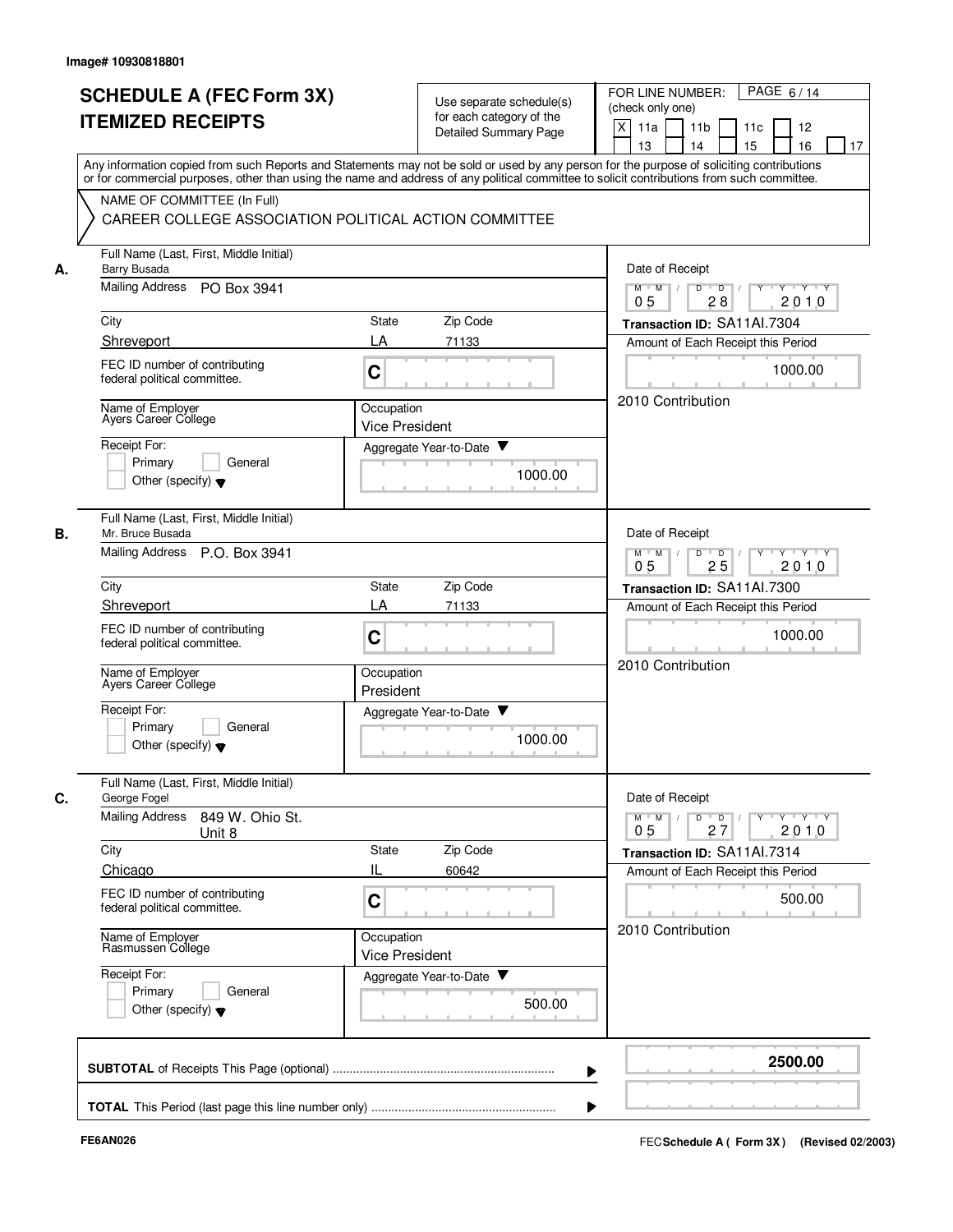|    | <b>SCHEDULE A (FEC Form 3X)</b><br><b>ITEMIZED RECEIPTS</b>                                                                                                                                                                                                                             |                            | Use separate schedule(s)<br>for each category of the<br><b>Detailed Summary Page</b> | PAGE 7/14<br>FOR LINE NUMBER:<br>(check only one)<br>X<br>11a<br>11 <sub>b</sub><br>11c<br>12<br>13<br>14<br>15<br>16<br>17 |
|----|-----------------------------------------------------------------------------------------------------------------------------------------------------------------------------------------------------------------------------------------------------------------------------------------|----------------------------|--------------------------------------------------------------------------------------|-----------------------------------------------------------------------------------------------------------------------------|
|    | Any information copied from such Reports and Statements may not be sold or used by any person for the purpose of soliciting contributions<br>or for commercial purposes, other than using the name and address of any political committee to solicit contributions from such committee. |                            |                                                                                      |                                                                                                                             |
|    | NAME OF COMMITTEE (In Full)<br>CAREER COLLEGE ASSOCIATION POLITICAL ACTION COMMITTEE                                                                                                                                                                                                    |                            |                                                                                      |                                                                                                                             |
| А. | Full Name (Last, First, Middle Initial)<br>Mr. Russell Freeman                                                                                                                                                                                                                          |                            |                                                                                      | Date of Receipt                                                                                                             |
|    | <b>Mailing Address</b><br>1235 West Fullerton Avenue                                                                                                                                                                                                                                    |                            |                                                                                      | Y Y Y Y<br>$M^+$ M<br>$\vert$ /<br>D<br>$\overline{D}$<br>2010<br>05<br>21                                                  |
|    | City                                                                                                                                                                                                                                                                                    | State                      | Zip Code                                                                             | Transaction ID: SA11Al.7299                                                                                                 |
|    | Chicago                                                                                                                                                                                                                                                                                 | IL                         | 60614                                                                                | Amount of Each Receipt this Period                                                                                          |
|    | FEC ID number of contributing<br>federal political committee.                                                                                                                                                                                                                           | C                          |                                                                                      | 500.00                                                                                                                      |
|    | Name of Employer<br>Coyne American Institute                                                                                                                                                                                                                                            | Occupation<br>President    |                                                                                      | 2010 Contribution                                                                                                           |
|    | Receipt For:<br>General<br>Primarv<br>Other (specify) $\blacktriangledown$                                                                                                                                                                                                              |                            | Aggregate Year-to-Date ▼<br>1000.00                                                  |                                                                                                                             |
| В. | Full Name (Last, First, Middle Initial)<br><b>Frederick Goff</b>                                                                                                                                                                                                                        |                            |                                                                                      | Date of Receipt                                                                                                             |
|    | Mailing Address<br>One Kendall Square                                                                                                                                                                                                                                                   |                            |                                                                                      | $Y \vdash Y \vdash Y$<br>$M$ M<br>D<br>$\Box$ D $\Box$ /<br>Y<br>25<br>2010<br>05                                           |
|    | City                                                                                                                                                                                                                                                                                    | State                      | Zip Code                                                                             | Transaction ID: SA11Al.7301                                                                                                 |
|    | Cambridge<br>FEC ID number of contributing<br>federal political committee.                                                                                                                                                                                                              | MA<br>C                    | 02139                                                                                | Amount of Each Receipt this Period<br>5000.00                                                                               |
|    | Name of Employer<br>Percipio Media, LLC                                                                                                                                                                                                                                                 | Occupation<br>CEO          |                                                                                      | 2010 Contribution                                                                                                           |
|    | Receipt For:<br>Primary<br>General<br>Other (specify) $\blacktriangledown$                                                                                                                                                                                                              |                            | Aggregate Year-to-Date<br>5000.00                                                    |                                                                                                                             |
| С. | Full Name (Last, First, Middle Initial)<br>Ms Sabrina Kay                                                                                                                                                                                                                               |                            |                                                                                      | Date of Receipt                                                                                                             |
|    | <b>Mailing Address</b><br>137 N Larchmont Blvd. # 533                                                                                                                                                                                                                                   |                            |                                                                                      | YULYULYULY<br>$M$ $M$ /<br>D<br>$\overline{D}$<br>2010<br>05<br>11                                                          |
|    | City                                                                                                                                                                                                                                                                                    | State                      | Zip Code                                                                             | Transaction ID: SA11Al.7297                                                                                                 |
|    | Los Angeles                                                                                                                                                                                                                                                                             | CA                         | 90004                                                                                | Amount of Each Receipt this Period                                                                                          |
|    | FEC ID number of contributing<br>federal political committee.                                                                                                                                                                                                                           | C                          |                                                                                      | 5000.00                                                                                                                     |
|    | Name of Employer<br>Freemont College, LLC                                                                                                                                                                                                                                               | Occupation<br>Chairman/CEO |                                                                                      | 2010 Contribution                                                                                                           |
|    | Receipt For:<br>Primary<br>General<br>Other (specify) $\blacktriangledown$                                                                                                                                                                                                              |                            | Aggregate Year-to-Date<br>5000.00                                                    |                                                                                                                             |
|    |                                                                                                                                                                                                                                                                                         |                            |                                                                                      | 10500.00                                                                                                                    |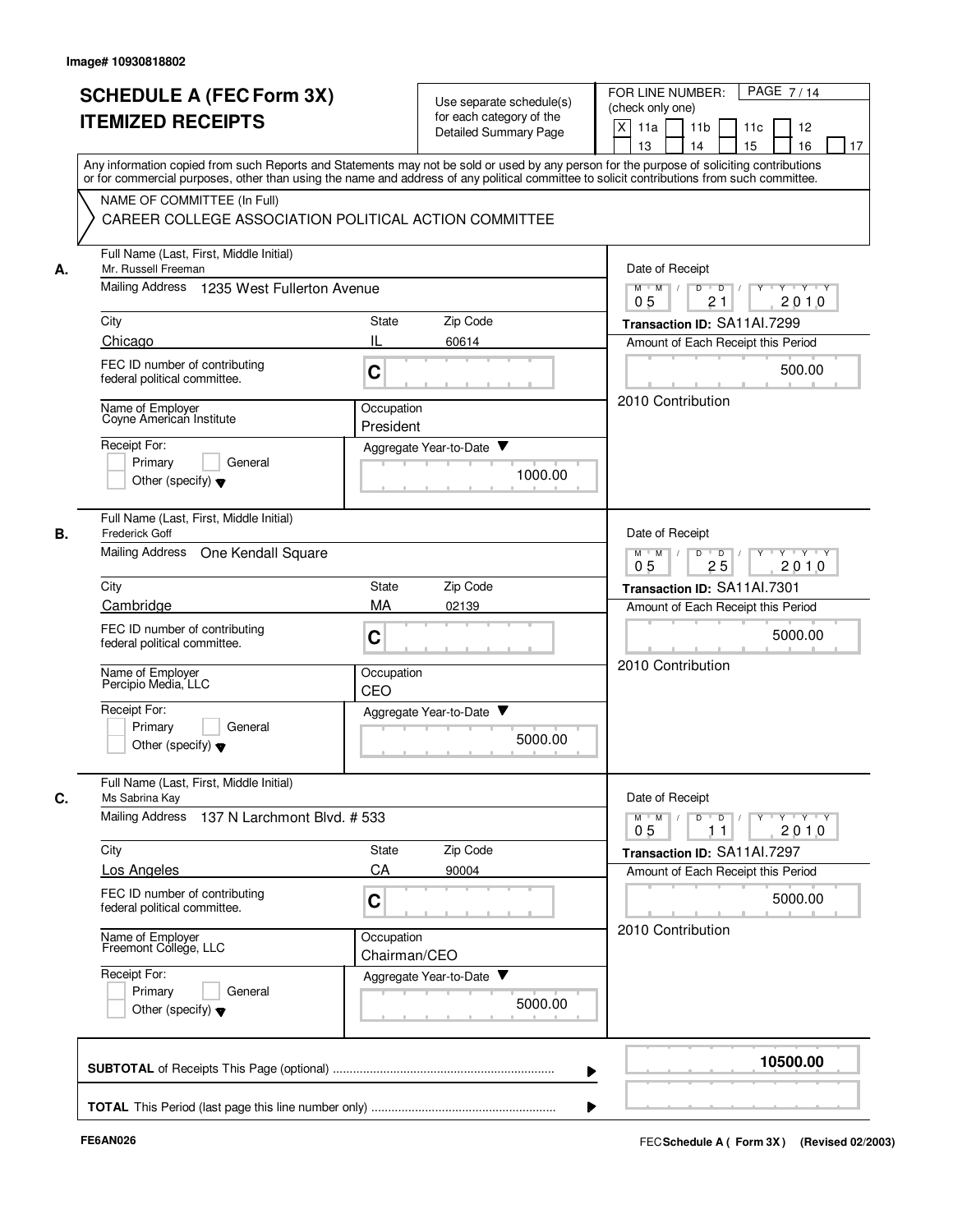|    | <b>SCHEDULE A (FEC Form 3X)</b>                                                                                                                                                                                                                                                         |                         | Use separate schedule(s)                    | PAGE 8/14<br>FOR LINE NUMBER:                                                  |
|----|-----------------------------------------------------------------------------------------------------------------------------------------------------------------------------------------------------------------------------------------------------------------------------------------|-------------------------|---------------------------------------------|--------------------------------------------------------------------------------|
|    | <b>ITEMIZED RECEIPTS</b>                                                                                                                                                                                                                                                                |                         | for each category of the                    | (check only one)                                                               |
|    |                                                                                                                                                                                                                                                                                         |                         | <b>Detailed Summary Page</b>                | X<br>11a<br>11 <sub>b</sub><br>11c<br>12<br>15<br>13<br>14<br>16<br>17         |
|    | Any information copied from such Reports and Statements may not be sold or used by any person for the purpose of soliciting contributions<br>or for commercial purposes, other than using the name and address of any political committee to solicit contributions from such committee. |                         |                                             |                                                                                |
|    | NAME OF COMMITTEE (In Full)                                                                                                                                                                                                                                                             |                         |                                             |                                                                                |
|    | CAREER COLLEGE ASSOCIATION POLITICAL ACTION COMMITTEE                                                                                                                                                                                                                                   |                         |                                             |                                                                                |
| А. | Full Name (Last, First, Middle Initial)<br>Mr. Ramon Negron                                                                                                                                                                                                                             |                         |                                             | Date of Receipt                                                                |
|    | Mailing Address P.O. Box 190304                                                                                                                                                                                                                                                         |                         |                                             | $Y + Y + Y$<br>M<br>M<br>D<br>$\overline{D}$<br>0 <sub>5</sub><br>26<br>2010   |
|    | City                                                                                                                                                                                                                                                                                    | State                   | Zip Code                                    | Transaction ID: SA11Al.7303                                                    |
|    | San Juan                                                                                                                                                                                                                                                                                | <b>PR</b>               | 00919                                       | Amount of Each Receipt this Period                                             |
|    | FEC ID number of contributing<br>federal political committee.                                                                                                                                                                                                                           | $\mathbf C$             |                                             | 1000.00                                                                        |
|    | Name of Employer<br>ICPR Junior College                                                                                                                                                                                                                                                 | Occupation<br>President |                                             | 2010 Contribution                                                              |
|    | Receipt For:<br>Primary<br>General<br>Other (specify) $\blacktriangledown$                                                                                                                                                                                                              |                         | Aggregate Year-to-Date<br>1000.00<br>0.1011 |                                                                                |
| В. | Full Name (Last, First, Middle Initial)<br>Avy Stein                                                                                                                                                                                                                                    |                         |                                             | Date of Receipt                                                                |
|    | <b>Mailing Address</b><br>One North Wacker Drive<br>48th Floor                                                                                                                                                                                                                          |                         |                                             | $Y \cup Y \cup Y$<br>$D$ $D$<br>$M$ $M$ /<br>Y<br>0 <sub>5</sub><br>21<br>2010 |
|    | City                                                                                                                                                                                                                                                                                    | <b>State</b>            | Zip Code                                    | Transaction ID: SA11Al.7298                                                    |
|    | Chicago                                                                                                                                                                                                                                                                                 | IL                      | 60606                                       | Amount of Each Receipt this Period                                             |
|    | FEC ID number of contributing<br>federal political committee.                                                                                                                                                                                                                           | $\mathbf C$             |                                             | 5000.00                                                                        |
|    | Name of Employer<br>Willis Stein and Partners                                                                                                                                                                                                                                           | Occupation              | <b>Managing Partner</b>                     | 2010 Contribution                                                              |
|    | Receipt For:                                                                                                                                                                                                                                                                            |                         | Aggregate Year-to-Date                      |                                                                                |
|    | Primary<br>General<br>Other (specify) $\blacktriangledown$                                                                                                                                                                                                                              |                         | 5000.00                                     |                                                                                |

|  | 6000.00  |
|--|----------|
|  | 19000.00 |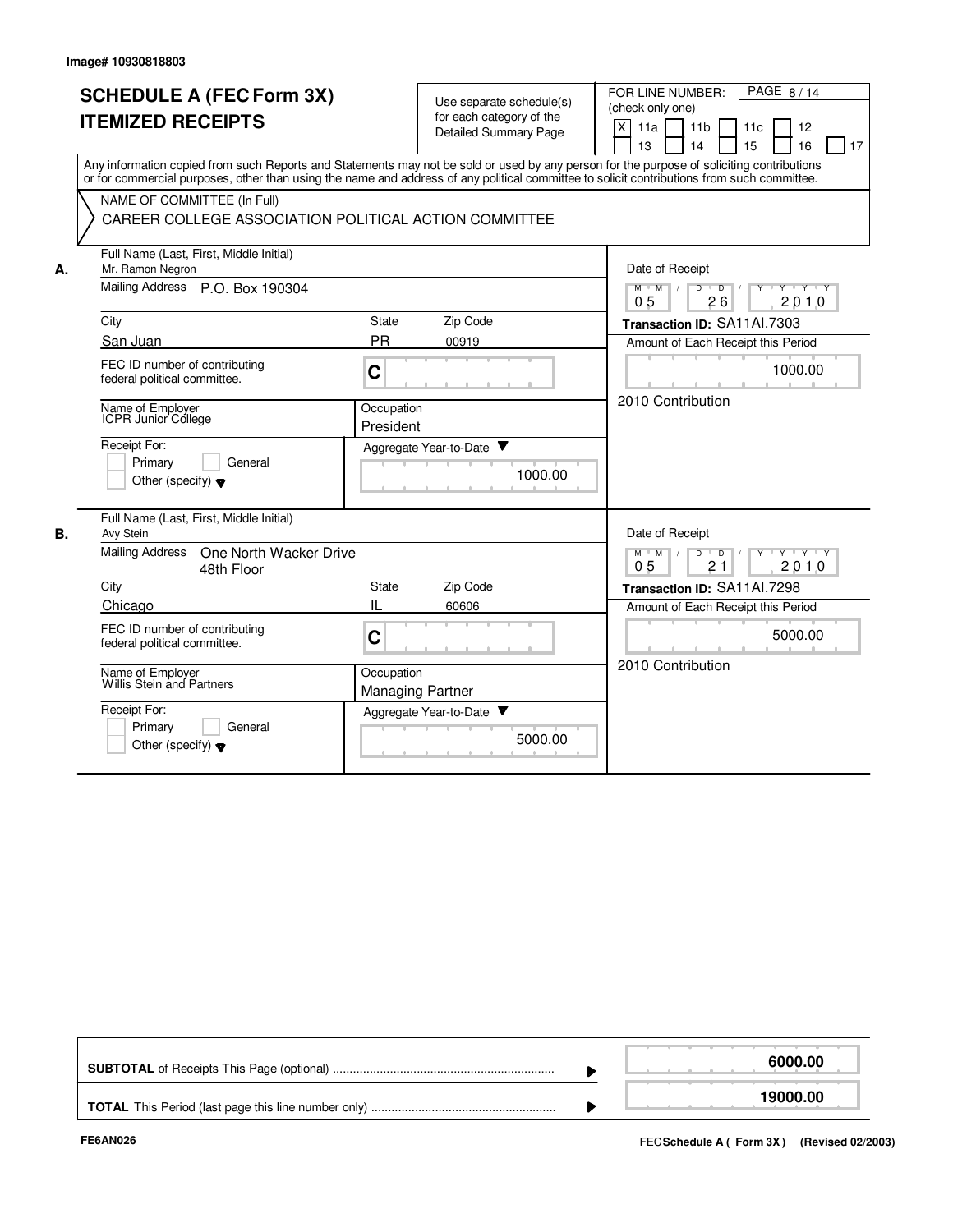**A.**

## **SCHEDULE A (FEC Form 3X) ITEMIZED RECEIPTS**

Use separate schedule(s) for each category of the Detailed Summary Page

FOR LINE NUMBER:<br>(check only one)

11b

11a

PAGE 9/14

12

11c

X

Any information copied from such Reports and Statements may not be sold or used by any person for the purpose of soliciting contributions or for commercial purposes, other than using the name and address of any political committee to solicit contributions from such committee. NAME OF COMMITTEE (In Full) Date of Receipt  $M$   $M$   $/$   $D$   $D$ Amount of Each Receipt this Period **Transaction ID:** SA11C.7306 FEC ID number of contributing federal political committee. Name of Employer **Community** Occupation **C** Full Name (Last, First, Middle Initial) Mailing Address 1050 Connecticut Avenue, NW City City Code City State Zip Code CAREER COLLEGE ASSOCIATION POLITICAL ACTION COMMITTEE 13 14 15 16  $\Box$  17 NELNET INC PAC (NELNET PAC) 10th Floor Washington DC 20036  $0 5$  | 14 | 2010 3000.00 2010 Contribution

| ivalle vi Lilipioyei                                                       | <b>OCCUPATION</b>                   |
|----------------------------------------------------------------------------|-------------------------------------|
| Receipt For:<br>Primary<br>General<br>Other (specify) $\blacktriangledown$ | Aggregate Year-to-Date ▼<br>5000.00 |

|  | 3000.00 |
|--|---------|
|  | 3000.00 |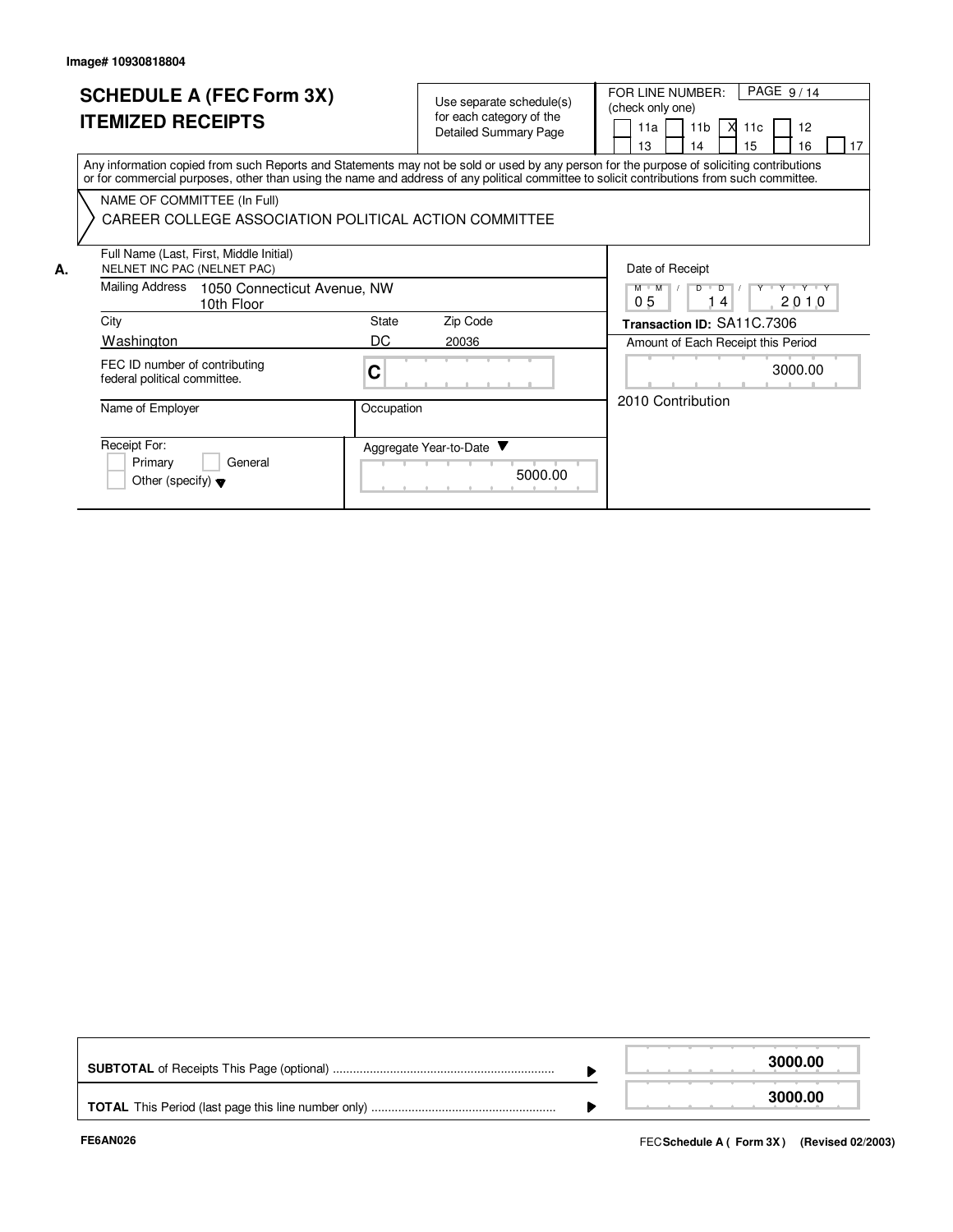| <b>SCHEDULE B (FEC Form 3X)</b>                                                                                                                                                                                                                                                                                                                                                | Use separate schedule(s)                                                                    |                                  | FOR LINE NUMBER:<br>(check only one)    |            |                |   |                                                        |                               |           |          | PAGE 10/14 |                       |
|--------------------------------------------------------------------------------------------------------------------------------------------------------------------------------------------------------------------------------------------------------------------------------------------------------------------------------------------------------------------------------|---------------------------------------------------------------------------------------------|----------------------------------|-----------------------------------------|------------|----------------|---|--------------------------------------------------------|-------------------------------|-----------|----------|------------|-----------------------|
| <b>ITEMIZED DISBURSEMENTS</b>                                                                                                                                                                                                                                                                                                                                                  | for each category of the<br><b>Detailed Summary Page</b>                                    |                                  | 21 <sub>b</sub><br>27                   |            | 22<br>28a      |   | 23<br>28 <sub>b</sub>                                  |                               | 24<br>28c | 25<br>29 |            | 26<br>30 <sub>b</sub> |
| Any Information copied from such Reports and Statements may not be sold or used by any person for the purpose of soliciting contributions<br>or for commercial purposes, other than using the name and address of any political committee to solicit contributions from such committee<br>NAME OF COMMITTEE (In Full)<br>CAREER COLLEGE ASSOCIATION POLITICAL ACTION COMMITTEE |                                                                                             |                                  |                                         |            |                |   |                                                        |                               |           |          |            |                       |
| Full Name (Last, First, Middle Initial)<br>A WHOLE LOT OF PEOPLE FOR GRIJALVA CONGRESSNL CMTE                                                                                                                                                                                                                                                                                  |                                                                                             |                                  |                                         |            |                | M | Transaction ID: SB23.7311<br>Date of Disbursement<br>D |                               |           |          |            |                       |
| <b>Mailing Address</b><br>P.O. Box 1242                                                                                                                                                                                                                                                                                                                                        |                                                                                             |                                  |                                         |            | 0 <sub>5</sub> |   |                                                        | $\overline{1}$ $\overline{7}$ |           |          | $2010^y$   |                       |
| City<br>Tucson                                                                                                                                                                                                                                                                                                                                                                 | Zip Code<br><b>State</b><br>AZ<br>85702                                                     |                                  |                                         |            |                |   | Amount of Each Disbursement this Period                |                               |           |          |            |                       |
| Purpose of Disbursement<br>2010 General Election Contribution                                                                                                                                                                                                                                                                                                                  |                                                                                             |                                  |                                         |            |                |   |                                                        |                               |           | 500.00   |            |                       |
| Candidate Name<br>RAUL M GRIJALVA                                                                                                                                                                                                                                                                                                                                              |                                                                                             |                                  | Category/<br>Type                       |            |                |   |                                                        |                               |           |          |            |                       |
| Office Sought:<br>$x$ House<br>Senate<br>President<br>District: 07<br>State: AZ                                                                                                                                                                                                                                                                                                | Disbursement For:<br>2010<br>X General<br>Primary<br>Other (specify) $\blacktriangledown$   |                                  |                                         |            |                |   |                                                        |                               |           |          |            |                       |
| Full Name (Last, First, Middle Initial)<br><b>BUCK MCKEON FOR CONGRESS</b>                                                                                                                                                                                                                                                                                                     |                                                                                             |                                  |                                         |            | 0°9            | M | Transaction ID: SB23.7331<br>Date of Disbursement<br>D |                               |           |          |            |                       |
| <b>Mailing Address</b><br>PO BOX 2071                                                                                                                                                                                                                                                                                                                                          |                                                                                             |                                  |                                         |            |                |   |                                                        | 29                            |           | 2009     |            |                       |
| City<br><b>SANTA CLARITA</b>                                                                                                                                                                                                                                                                                                                                                   |                                                                                             |                                  | Amount of Each Disbursement this Period |            |                |   |                                                        |                               |           |          |            |                       |
| Purpose of Disbursement<br>Redesignate: 2010 General Election Contribution                                                                                                                                                                                                                                                                                                     |                                                                                             |                                  |                                         | $-1000.00$ |                |   |                                                        |                               |           |          |            |                       |
| <b>Candidate Name</b><br>HOWARD P 'BUCK' MCKEON                                                                                                                                                                                                                                                                                                                                |                                                                                             | Category/<br>Type<br>[MEMO ITEM] |                                         |            |                |   |                                                        |                               |           |          |            |                       |
| Office Sought:<br>$x$ House<br>Senate<br>President<br>District: 25<br>State: CA                                                                                                                                                                                                                                                                                                | Disbursement For:<br>2010<br>X General<br>Primary<br>Other (specify) $\blacktriangledown$   |                                  |                                         |            |                |   |                                                        |                               |           |          |            |                       |
| Full Name (Last, First, Middle Initial)<br><b>BUCK MCKEON FOR CONGRESS</b>                                                                                                                                                                                                                                                                                                     |                                                                                             |                                  |                                         |            |                |   | Transaction ID: SB23.7332<br>Date of Disbursement      |                               |           |          |            |                       |
| <b>Mailing Address</b><br>PO BOX 2071                                                                                                                                                                                                                                                                                                                                          |                                                                                             |                                  |                                         |            | 0 <sub>5</sub> | M | D                                                      | $0\frac{D}{4}$                |           | 2010     |            |                       |
| City<br><b>SANTA CLARITA</b>                                                                                                                                                                                                                                                                                                                                                   | Zip Code<br><b>State</b><br>CA<br>91386                                                     |                                  |                                         |            |                |   | Amount of Each Disbursement this Period                |                               |           |          |            |                       |
| Purpose of Disbursement<br>Redesignate:                                                                                                                                                                                                                                                                                                                                        |                                                                                             |                                  |                                         |            |                |   |                                                        |                               |           | 1000.00  |            |                       |
| <b>Candidate Name</b><br><b>HOWARD P 'BUCK' MCKEON</b>                                                                                                                                                                                                                                                                                                                         |                                                                                             |                                  | Category/<br>Type                       |            |                |   |                                                        |                               |           |          |            |                       |
| Office Sought:<br>$x \mid$ House<br>Senate<br>President<br>State: CA<br>District: 25                                                                                                                                                                                                                                                                                           | Disbursement For:<br>2010<br>$X$ Primary<br>General<br>Other (specify) $\blacktriangledown$ |                                  |                                         |            |                |   | [MEMO ITEM]                                            |                               |           |          |            |                       |
|                                                                                                                                                                                                                                                                                                                                                                                |                                                                                             |                                  | ▶                                       |            |                |   |                                                        |                               |           | 500.00   |            |                       |
|                                                                                                                                                                                                                                                                                                                                                                                |                                                                                             |                                  | ▶                                       |            |                |   |                                                        |                               |           |          |            |                       |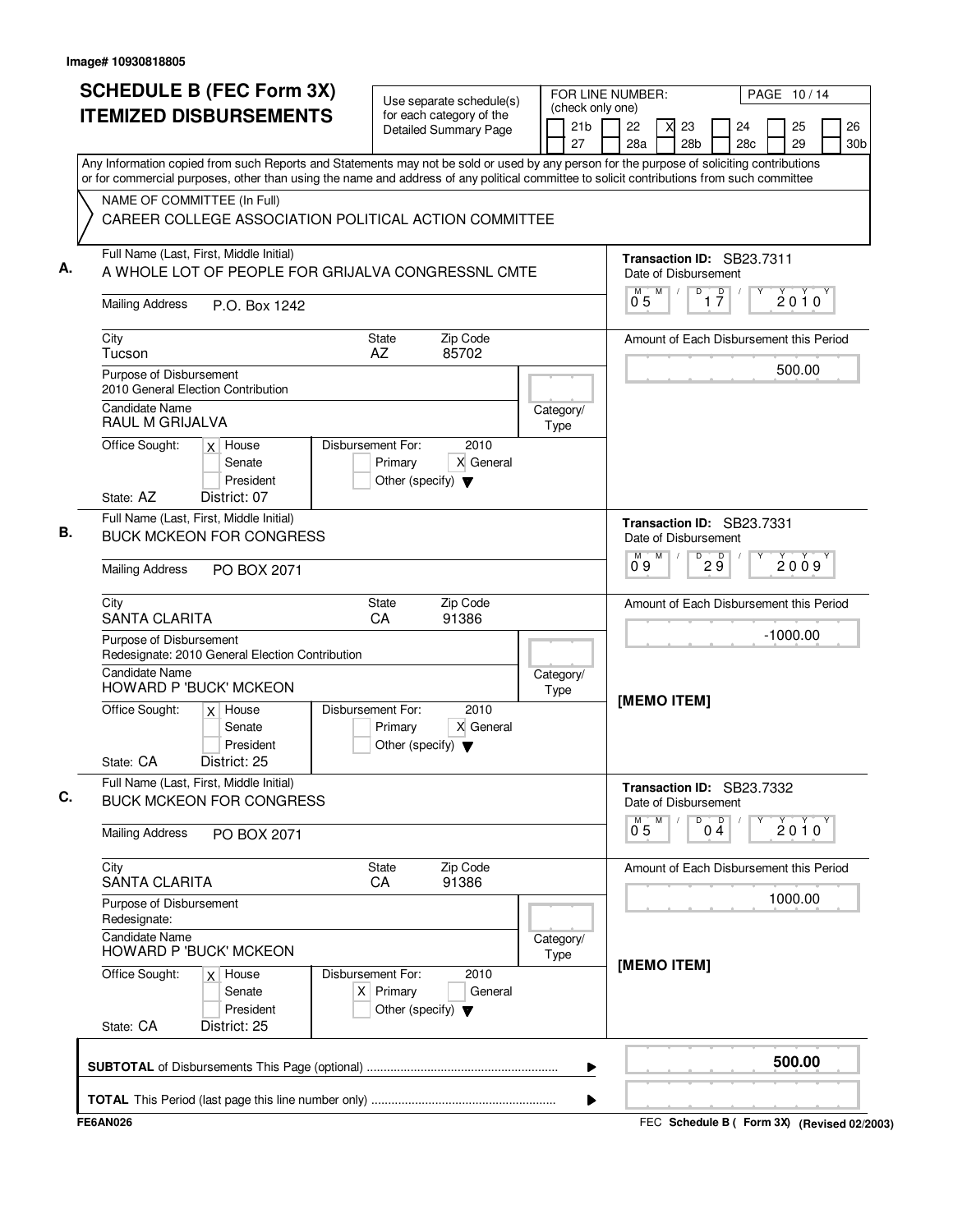| (check only one)<br><b>ITEMIZED DISBURSEMENTS</b><br>for each category of the<br>21 <sub>b</sub><br>22<br>23<br>24<br><b>Detailed Summary Page</b><br>27<br>28 <sub>b</sub><br>28 <sub>c</sub><br>28a<br>Any Information copied from such Reports and Statements may not be sold or used by any person for the purpose of soliciting contributions<br>or for commercial purposes, other than using the name and address of any political committee to solicit contributions from such committee<br>NAME OF COMMITTEE (In Full)<br>CAREER COLLEGE ASSOCIATION POLITICAL ACTION COMMITTEE<br>Full Name (Last, First, Middle Initial)<br>Transaction ID: SB23.7335<br>А.<br><b>BUCK MCKEON FOR CONGRESS</b><br>Date of Disbursement<br>$\overline{D}$<br>M<br>D<br>M<br>$\sqrt{ }$<br>04<br>05<br><b>Mailing Address</b><br>PO BOX 2071<br>Zip Code<br>City<br>State<br>Amount of Each Disbursement this Period<br><b>SANTA CLARITA</b><br>91386<br>CA<br>Purpose of Disbursement<br>Redesignate:<br><b>Candidate Name</b><br>Category/<br><b>HOWARD P 'BUCK' MCKEON</b><br>Type<br>[MEMO ITEM]<br>Office Sought:<br>Disbursement For:<br>2010<br>$x$ House<br>$X$ Primary<br>General<br>Senate<br>President<br>Other (specify) $\blacktriangledown$<br>State: CA<br>District: 25 | 26<br>25<br>29<br>30 <sub>b</sub><br>$2010^y$<br>1500.00 |
|--------------------------------------------------------------------------------------------------------------------------------------------------------------------------------------------------------------------------------------------------------------------------------------------------------------------------------------------------------------------------------------------------------------------------------------------------------------------------------------------------------------------------------------------------------------------------------------------------------------------------------------------------------------------------------------------------------------------------------------------------------------------------------------------------------------------------------------------------------------------------------------------------------------------------------------------------------------------------------------------------------------------------------------------------------------------------------------------------------------------------------------------------------------------------------------------------------------------------------------------------------------------------------|----------------------------------------------------------|
|                                                                                                                                                                                                                                                                                                                                                                                                                                                                                                                                                                                                                                                                                                                                                                                                                                                                                                                                                                                                                                                                                                                                                                                                                                                                                |                                                          |
|                                                                                                                                                                                                                                                                                                                                                                                                                                                                                                                                                                                                                                                                                                                                                                                                                                                                                                                                                                                                                                                                                                                                                                                                                                                                                |                                                          |
|                                                                                                                                                                                                                                                                                                                                                                                                                                                                                                                                                                                                                                                                                                                                                                                                                                                                                                                                                                                                                                                                                                                                                                                                                                                                                |                                                          |
|                                                                                                                                                                                                                                                                                                                                                                                                                                                                                                                                                                                                                                                                                                                                                                                                                                                                                                                                                                                                                                                                                                                                                                                                                                                                                |                                                          |
|                                                                                                                                                                                                                                                                                                                                                                                                                                                                                                                                                                                                                                                                                                                                                                                                                                                                                                                                                                                                                                                                                                                                                                                                                                                                                |                                                          |
|                                                                                                                                                                                                                                                                                                                                                                                                                                                                                                                                                                                                                                                                                                                                                                                                                                                                                                                                                                                                                                                                                                                                                                                                                                                                                |                                                          |
|                                                                                                                                                                                                                                                                                                                                                                                                                                                                                                                                                                                                                                                                                                                                                                                                                                                                                                                                                                                                                                                                                                                                                                                                                                                                                |                                                          |
|                                                                                                                                                                                                                                                                                                                                                                                                                                                                                                                                                                                                                                                                                                                                                                                                                                                                                                                                                                                                                                                                                                                                                                                                                                                                                |                                                          |
|                                                                                                                                                                                                                                                                                                                                                                                                                                                                                                                                                                                                                                                                                                                                                                                                                                                                                                                                                                                                                                                                                                                                                                                                                                                                                |                                                          |
| Full Name (Last, First, Middle Initial)<br>Transaction ID: SB23.7328<br>В.<br>COMMITTEE FOR HISPANIC CAUSES/BUILDING OUR LEADERSHIP<br>Date of Disbursement<br>DIVERSITY PAC (CHC BOLD PAC)<br>M<br>D<br>M                                                                                                                                                                                                                                                                                                                                                                                                                                                                                                                                                                                                                                                                                                                                                                                                                                                                                                                                                                                                                                                                     |                                                          |
| $2\overline{5}$<br>$0^{\degree}5$<br><b>Mailing Address</b><br>1831 Bay Street SE                                                                                                                                                                                                                                                                                                                                                                                                                                                                                                                                                                                                                                                                                                                                                                                                                                                                                                                                                                                                                                                                                                                                                                                              | 2010                                                     |
| Zip Code<br>City<br><b>State</b><br>Amount of Each Disbursement this Period<br><b>WASHINGTON</b><br>DC<br>20003                                                                                                                                                                                                                                                                                                                                                                                                                                                                                                                                                                                                                                                                                                                                                                                                                                                                                                                                                                                                                                                                                                                                                                |                                                          |
| Purpose of Disbursement<br>2010 Contribution                                                                                                                                                                                                                                                                                                                                                                                                                                                                                                                                                                                                                                                                                                                                                                                                                                                                                                                                                                                                                                                                                                                                                                                                                                   | 2500.00                                                  |
| <b>Candidate Name</b><br>Category/<br>COMMITTEE FOR HISPANIC CAUSES/BUILDING OUR LEADERS-<br>HIP DIVERSITY PAC (CHC BOLD PAC)<br>Type                                                                                                                                                                                                                                                                                                                                                                                                                                                                                                                                                                                                                                                                                                                                                                                                                                                                                                                                                                                                                                                                                                                                          |                                                          |
| Disbursement For:<br>Office Sought:<br>Hoùse<br>Primary<br>General<br>Senate<br>President<br>Other (specify) $\blacktriangledown$<br>District:<br>State:                                                                                                                                                                                                                                                                                                                                                                                                                                                                                                                                                                                                                                                                                                                                                                                                                                                                                                                                                                                                                                                                                                                       |                                                          |
| Full Name (Last, First, Middle Initial)<br>Transaction ID: SB23.7326<br>C.<br><b>GEORGIANS FOR ISAKSON</b><br>Date of Disbursement                                                                                                                                                                                                                                                                                                                                                                                                                                                                                                                                                                                                                                                                                                                                                                                                                                                                                                                                                                                                                                                                                                                                             |                                                          |
| М<br>M<br>D<br>$2\overline{5}$<br>0 <sub>5</sub><br><b>Mailing Address</b><br>6065 ROSWELL ROAD                                                                                                                                                                                                                                                                                                                                                                                                                                                                                                                                                                                                                                                                                                                                                                                                                                                                                                                                                                                                                                                                                                                                                                                | $2010^y$                                                 |
| City<br>State<br>Zip Code<br>Amount of Each Disbursement this Period<br><b>ATLANTA</b><br>30328<br>GA                                                                                                                                                                                                                                                                                                                                                                                                                                                                                                                                                                                                                                                                                                                                                                                                                                                                                                                                                                                                                                                                                                                                                                          |                                                          |
| Purpose of Disbursement<br>2010 General Election Contribution                                                                                                                                                                                                                                                                                                                                                                                                                                                                                                                                                                                                                                                                                                                                                                                                                                                                                                                                                                                                                                                                                                                                                                                                                  | 2500.00                                                  |
| <b>Candidate Name</b><br>Category/<br><b>JOHN HARDY ISAKSON</b><br>Type                                                                                                                                                                                                                                                                                                                                                                                                                                                                                                                                                                                                                                                                                                                                                                                                                                                                                                                                                                                                                                                                                                                                                                                                        |                                                          |
| 2010<br>Office Sought:<br>Disbursement For:<br>House<br>Primary<br>X General<br>Senate<br>X<br>President<br>Other (specify) $\blacktriangledown$                                                                                                                                                                                                                                                                                                                                                                                                                                                                                                                                                                                                                                                                                                                                                                                                                                                                                                                                                                                                                                                                                                                               |                                                          |
| State: GA<br>District: 00                                                                                                                                                                                                                                                                                                                                                                                                                                                                                                                                                                                                                                                                                                                                                                                                                                                                                                                                                                                                                                                                                                                                                                                                                                                      |                                                          |
| ▶                                                                                                                                                                                                                                                                                                                                                                                                                                                                                                                                                                                                                                                                                                                                                                                                                                                                                                                                                                                                                                                                                                                                                                                                                                                                              | 5000.00                                                  |
| ▶                                                                                                                                                                                                                                                                                                                                                                                                                                                                                                                                                                                                                                                                                                                                                                                                                                                                                                                                                                                                                                                                                                                                                                                                                                                                              |                                                          |

FEC **Schedule B ( ) Form 3X FE6AN026 (Revised 02/2003)**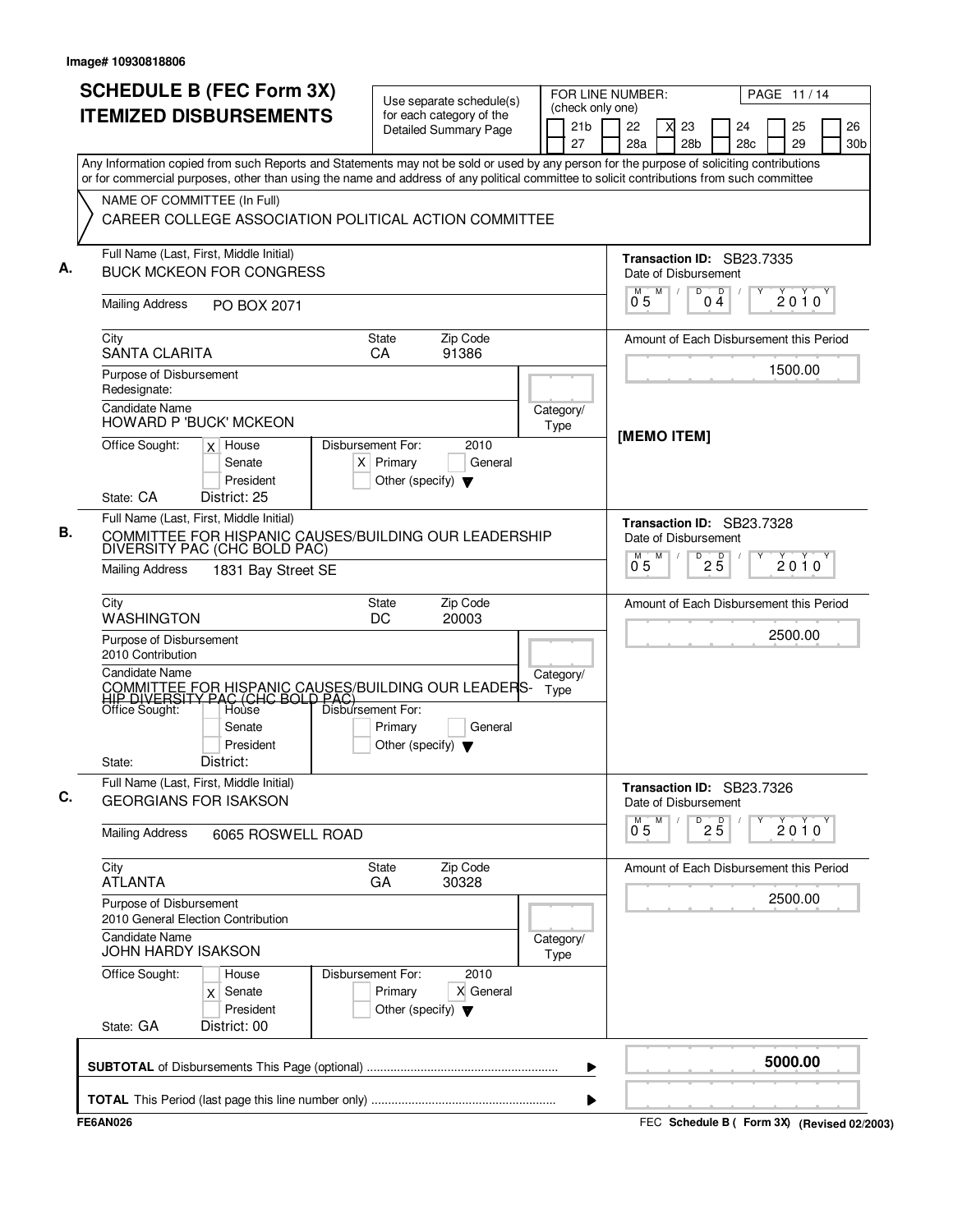| <b>SCHEDULE B (FEC Form 3X)</b>                                                                                                                                                                                                                                                        | Use separate schedule(s)                                                                  | FOR LINE NUMBER:                          |                    |   |                                                   |                               |           |            | PAGE 12/14 |                       |
|----------------------------------------------------------------------------------------------------------------------------------------------------------------------------------------------------------------------------------------------------------------------------------------|-------------------------------------------------------------------------------------------|-------------------------------------------|--------------------|---|---------------------------------------------------|-------------------------------|-----------|------------|------------|-----------------------|
| <b>ITEMIZED DISBURSEMENTS</b>                                                                                                                                                                                                                                                          | for each category of the<br><b>Detailed Summary Page</b>                                  | (check only one)<br>21 <sub>b</sub><br>27 | 22<br>28a          |   | 23<br>28 <sub>b</sub>                             |                               | 24<br>28c |            | 25<br>29   | 26<br>30 <sub>b</sub> |
| Any Information copied from such Reports and Statements may not be sold or used by any person for the purpose of soliciting contributions<br>or for commercial purposes, other than using the name and address of any political committee to solicit contributions from such committee |                                                                                           |                                           |                    |   |                                                   |                               |           |            |            |                       |
| NAME OF COMMITTEE (In Full)<br>CAREER COLLEGE ASSOCIATION POLITICAL ACTION COMMITTEE                                                                                                                                                                                                   |                                                                                           |                                           |                    |   |                                                   |                               |           |            |            |                       |
| Full Name (Last, First, Middle Initial)<br>KAGEN 4 CONGRESS                                                                                                                                                                                                                            |                                                                                           |                                           |                    |   | Transaction ID: SB23.7308<br>Date of Disbursement |                               |           |            |            |                       |
| <b>Mailing Address</b><br>100 W. College Ave.<br>50 D                                                                                                                                                                                                                                  |                                                                                           |                                           | 0 <sub>5</sub>     | M | D                                                 | $\overline{1}$ $\overline{2}$ |           |            | $2010^y$   |                       |
| City<br>Appleton                                                                                                                                                                                                                                                                       | Zip Code<br>State<br>54911<br>WI                                                          |                                           |                    |   | Amount of Each Disbursement this Period           |                               |           |            |            |                       |
| Purpose of Disbursement<br>2010 General Election Contribution<br>Candidate Name                                                                                                                                                                                                        |                                                                                           |                                           |                    |   |                                                   |                               |           |            | 500.00     |                       |
| Office Sought:<br>$x$ House                                                                                                                                                                                                                                                            | Disbursement For:<br>2010                                                                 | Category/<br>Type                         |                    |   |                                                   |                               |           |            |            |                       |
| Senate<br>President<br>State: WI<br>District: 08                                                                                                                                                                                                                                       | X General<br>Primary<br>Other (specify) $\blacktriangledown$                              |                                           |                    |   |                                                   |                               |           |            |            |                       |
| Full Name (Last, First, Middle Initial)<br>Kildee for Congress                                                                                                                                                                                                                         |                                                                                           |                                           |                    |   | Transaction ID: SB23.7320<br>Date of Disbursement |                               |           |            |            |                       |
| <b>Mailing Address</b><br>PO Box 2884                                                                                                                                                                                                                                                  |                                                                                           |                                           | $\overline{0}^M$ 5 | M | D                                                 | $2\overline{5}$               |           |            | $2010^y$   |                       |
| City<br>Washington                                                                                                                                                                                                                                                                     | Zip Code<br>State<br>20013<br>DC                                                          |                                           |                    |   | Amount of Each Disbursement this Period           |                               |           |            |            |                       |
| Purpose of Disbursement<br>2010 General Election Contribution                                                                                                                                                                                                                          |                                                                                           |                                           |                    |   |                                                   |                               |           | 1500.00    |            |                       |
| <b>Candidate Name</b><br><b>DALE KILDEE</b>                                                                                                                                                                                                                                            |                                                                                           | Category/<br>Type                         |                    |   |                                                   |                               |           |            |            |                       |
| Office Sought:<br>$x \mid$ House<br>Senate<br>President<br>District: 05<br>State: MI                                                                                                                                                                                                   | Disbursement For:<br>2010<br>X General<br>Primary<br>Other (specify) $\blacktriangledown$ |                                           |                    |   |                                                   |                               |           |            |            |                       |
| Full Name (Last, First, Middle Initial)<br><b>HOWARD P 'BUCK' MCKEON</b>                                                                                                                                                                                                               |                                                                                           |                                           |                    |   | Transaction ID: SB23.7334<br>Date of Disbursement |                               |           |            |            |                       |
| <b>Mailing Address</b><br>23942 LYONS AVE #105                                                                                                                                                                                                                                         |                                                                                           |                                           | $1^{\circ}2$       | м | D                                                 | $\overline{16}$               |           |            | 2009       |                       |
| City<br><b>SANTA CLARITA</b>                                                                                                                                                                                                                                                           | Zip Code<br>State<br>CA<br>91321                                                          |                                           |                    |   | Amount of Each Disbursement this Period           |                               |           |            |            |                       |
| Purpose of Disbursement<br>Redesignate: 2010 General Election Contribution                                                                                                                                                                                                             |                                                                                           |                                           |                    |   |                                                   |                               |           | $-1500.00$ |            |                       |
| <b>Candidate Name</b><br><b>HOWARD P 'BUCK' MCKEON</b><br>Office Sought:                                                                                                                                                                                                               | Disbursement For:<br>2010                                                                 | Category/<br>Type                         |                    |   | [MEMO ITEM]                                       |                               |           |            |            |                       |
| $x \mid$ House<br>Senate<br>President<br>State: CA<br>District: 25                                                                                                                                                                                                                     | X General<br>Primary<br>Other (specify) $\blacktriangledown$                              |                                           |                    |   |                                                   |                               |           |            |            |                       |
|                                                                                                                                                                                                                                                                                        |                                                                                           | ▶                                         |                    |   |                                                   |                               |           | 2000.00    |            |                       |
|                                                                                                                                                                                                                                                                                        |                                                                                           | Þ                                         |                    |   |                                                   |                               |           |            |            |                       |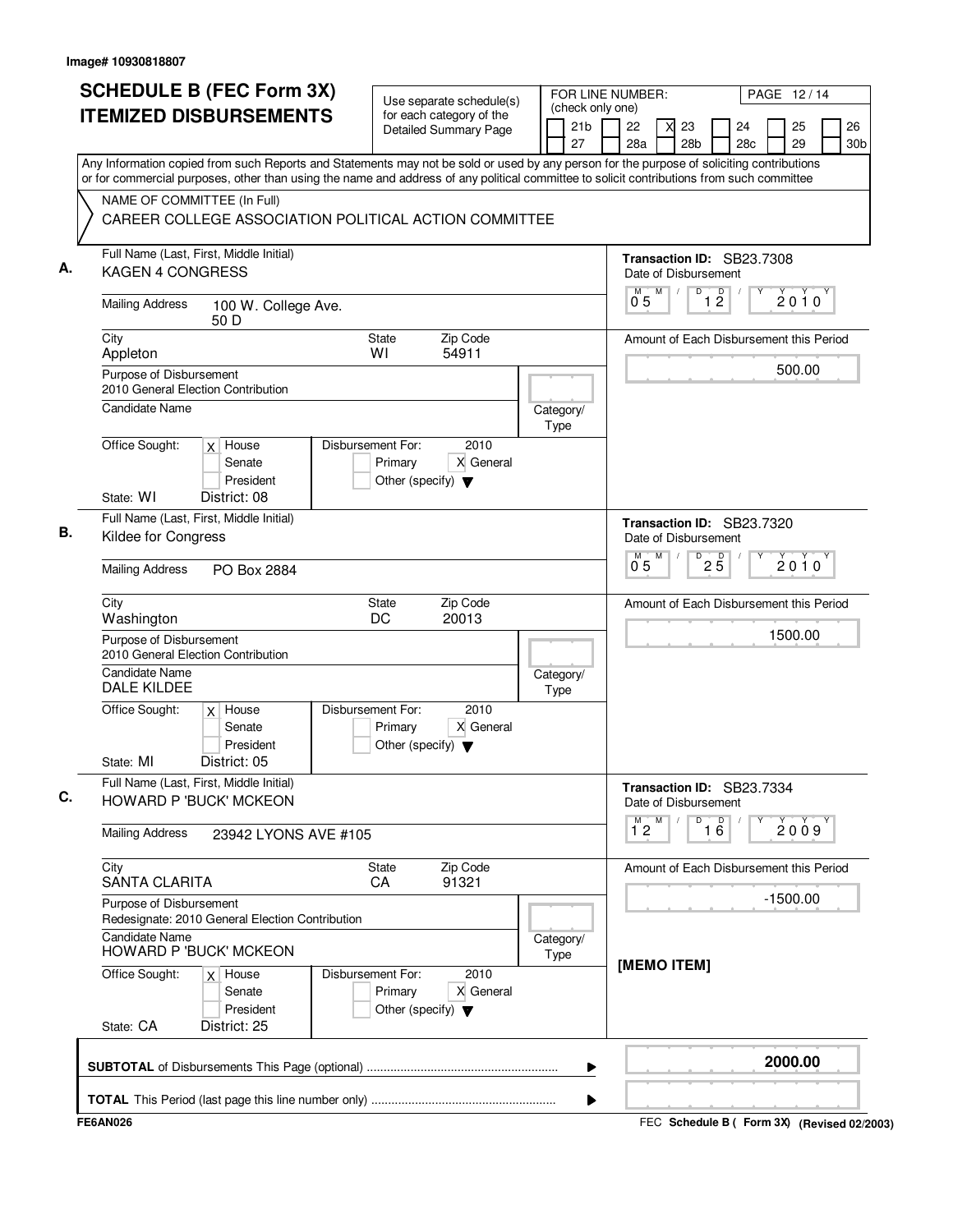| <b>SCHEDULE B (FEC Form 3X)</b><br><b>ITEMIZED DISBURSEMENTS</b>                                                                                                                                                                                                                                                                                                               | Use separate schedule(s)<br>for each category of the                 |                   |                       | (check only one)    | FOR LINE NUMBER:<br>PAGE 13/14 |                                                              |                |                       |  |  |  |
|--------------------------------------------------------------------------------------------------------------------------------------------------------------------------------------------------------------------------------------------------------------------------------------------------------------------------------------------------------------------------------|----------------------------------------------------------------------|-------------------|-----------------------|---------------------|--------------------------------|--------------------------------------------------------------|----------------|-----------------------|--|--|--|
|                                                                                                                                                                                                                                                                                                                                                                                | <b>Detailed Summary Page</b>                                         |                   | 21 <sub>b</sub><br>27 | 22<br>28a           | 23<br>28 <sub>b</sub>          | 24<br>28c                                                    | 25<br>29       | 26<br>30 <sub>b</sub> |  |  |  |
| Any Information copied from such Reports and Statements may not be sold or used by any person for the purpose of soliciting contributions<br>or for commercial purposes, other than using the name and address of any political committee to solicit contributions from such committee<br>NAME OF COMMITTEE (In Full)<br>CAREER COLLEGE ASSOCIATION POLITICAL ACTION COMMITTEE |                                                                      |                   |                       |                     |                                |                                                              |                |                       |  |  |  |
| Full Name (Last, First, Middle Initial)<br>А.<br><b>RUBEN HINOJOSA FOR CONGRESS</b><br><b>Mailing Address</b><br>502 North 11th Street                                                                                                                                                                                                                                         |                                                                      |                   |                       | М<br>0 <sub>5</sub> | Date of Disbursement<br>M      | Transaction ID: SB23.7321<br>$D$ <sub>2</sub> $\overline{5}$ | $2010^{\circ}$ |                       |  |  |  |
| City<br>McAllen                                                                                                                                                                                                                                                                                                                                                                | <b>State</b><br><b>TX</b>                                            | Zip Code<br>78501 |                       |                     |                                | Amount of Each Disbursement this Period                      |                |                       |  |  |  |
| Purpose of Disbursement<br>2010 General Election Contribution<br>Candidate Name                                                                                                                                                                                                                                                                                                |                                                                      |                   | Category/             |                     |                                |                                                              | 1000.00        |                       |  |  |  |
| RUBEN E. HINOJOSA<br>Office Sought:<br>$x$ House<br>Senate<br>President<br>State: TX<br>District: 15                                                                                                                                                                                                                                                                           | Disbursement For:<br>Primary<br>Other (specify) $\blacktriangledown$ | 2010<br>X General | Type                  |                     |                                |                                                              |                |                       |  |  |  |
| Full Name (Last, First, Middle Initial)<br>В.<br>SOUDER FOR CONGRESS INC                                                                                                                                                                                                                                                                                                       |                                                                      |                   |                       |                     | Date of Disbursement           | Transaction ID: SB23.7323                                    |                |                       |  |  |  |
| <b>Mailing Address</b><br><b>PO BOX 400</b><br><b>BOX 400</b>                                                                                                                                                                                                                                                                                                                  |                                                                      |                   |                       | $\overline{0}^M$ 5  | D<br>М                         | $0\overline{5}$                                              | $2010^y$       |                       |  |  |  |
| City<br><b>GRABILL</b>                                                                                                                                                                                                                                                                                                                                                         | State<br>IN                                                          | Zip Code<br>46741 |                       |                     |                                | Amount of Each Disbursement this Period                      |                |                       |  |  |  |
| Purpose of Disbursement<br>2010 General Election Contribution<br><b>Candidate Name</b><br><b>MARK E SOUDER</b>                                                                                                                                                                                                                                                                 |                                                                      |                   | Category/<br>Type     |                     |                                |                                                              | 1000.00        |                       |  |  |  |
| Office Sought:<br>$x$ House<br>Senate<br>President<br>State: IN<br>District: 03                                                                                                                                                                                                                                                                                                | Disbursement For:<br>Primary<br>Other (specify) $\blacktriangledown$ | 2010<br>X General |                       |                     |                                |                                                              |                |                       |  |  |  |
| Full Name (Last, First, Middle Initial)<br>C.<br><b>VIRGINIA FOXX FOR CONGRESS</b>                                                                                                                                                                                                                                                                                             |                                                                      |                   |                       |                     | Date of Disbursement           | Transaction ID: SB23.7324                                    |                |                       |  |  |  |
| <b>Mailing Address</b><br>11468 HWY 105                                                                                                                                                                                                                                                                                                                                        |                                                                      |                   |                       | м<br>05             | M<br>D                         | $\overline{D}$<br>10                                         | 2010           |                       |  |  |  |
| City<br><b>BANNER ELK</b>                                                                                                                                                                                                                                                                                                                                                      | State<br><b>NC</b>                                                   | Zip Code<br>28604 |                       |                     |                                | Amount of Each Disbursement this Period                      |                |                       |  |  |  |
| Purpose of Disbursement<br>2010 General Election Contribution<br>Candidate Name                                                                                                                                                                                                                                                                                                |                                                                      |                   | Category/             |                     |                                |                                                              | 1000.00        |                       |  |  |  |
| <b>VIRGINIA FOXX</b><br>Office Sought:<br>$x$ House<br>Senate<br>President                                                                                                                                                                                                                                                                                                     | Disbursement For:<br>Primary<br>Other (specify) $\blacktriangledown$ | 2010<br>X General | Type                  |                     |                                |                                                              |                |                       |  |  |  |
| District: 05<br>State: NC                                                                                                                                                                                                                                                                                                                                                      |                                                                      |                   | ▶                     |                     |                                |                                                              | 3000.00        |                       |  |  |  |
|                                                                                                                                                                                                                                                                                                                                                                                |                                                                      |                   | ▶                     |                     |                                |                                                              |                |                       |  |  |  |

FEC **Schedule B ( ) Form 3X FE6AN026 (Revised 02/2003)**